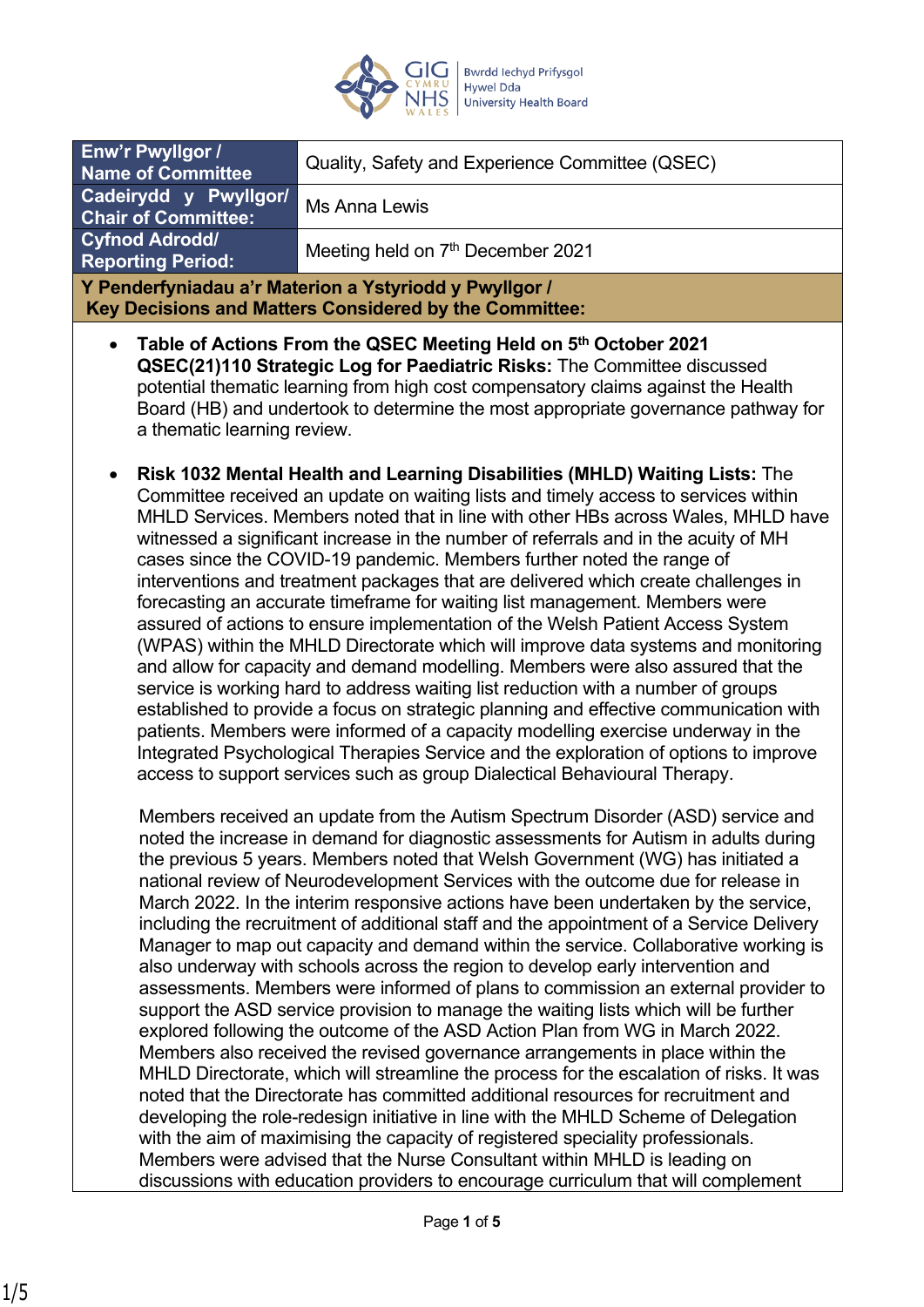future workforce within the service. In addition, the MHLD Workforce Working Group are in discussions to secure Health Education and Improvement Wales (HEIW) representation at their meetings which will be helpful in workforce planning terms. It was agreed to discuss how the workforce and re-design initiatives raised under this agenda item link with the People, Organisational Development and Culture Committee (PODCC) outside of the Committee meeting.

Given that the improvement trajectory in relation to waiting times would remain unclear until the WPAS can be implemented within the MHLD Directorate to improve data systems and monitoring and allow for capacity and demand modelling, only limited assurance could be received from the report.

- **Radiology Services:** The Committee received a Deep Dive Report from Radiology Services and noted the significant demand and capacity pressure due to the workforce and recruitment challenges. Members were assured that the service is working closely with the HB's Recruitment Team to streamline the recruitment process and maximise opportunities to recruit. It was noted that Everlight, the outsourcing company that is providing additional services for the Health Board's Radiology Service, cannot currently meet the additional demand therefore the option of commissioning a second provider is being explored.
- **Epilepsy and Neurology:** The Committee received a verbal update on Epilepsy and Neurology Services within Learning Disabilities (LD) Services and noted the externally supported assessment of services that is taking place to help inform the further development of the local service in line with national standards. It is anticipated that the outcome of the assessment will be available in March 2022 and will be reported to QSEC in April 2022.
- **Update on COVID-19 and Winter Planning Related Activity:** The Committee received an update on COVID-19 and Winter Planning Related Activity and noted the progress of the roll out of the COVID-19 vaccinations. Members discussed the new guidance that has been introduced following a recommendation from the Joint Committee for Vaccinations and Immunisations due to the new COVID-19 variant, Omicron. Similar to other HBs across Wales, Members acknowledged the risk that HDdUHB will struggle to increase capacity sufficiently quickly to deliver the vaccine to newly eligible groups. However, Members were assured that strategic planning is underway to ensure delivery of the mass vaccination programme. It was noted that expressions of interest have been sought from GP colleagues to support the mass vaccination programme during evenings and weekends, in order to ensure that routine access to Primary Care services in-hours is not compromised.
- **Paediatric Services:** The Committee received an update on Paediatric Services and noted the ongoing temporary relocation of the Paediatric Ambulatory Care Unit (PACU) and the transfer of specialist staff to Glangwili General Hospital (GGH) Carmarthen as part of the COVID-19 response provision in Withybush General Hospital (WGH). Members were advised that a number of processes have been established to receive and collate patient feedback on this, including ward-based interviews with patient experience apprentices. Members noted the helpful feedback that has been received from the Community Health Council (CHC) and the variety of comments via social media, and received assurance that all opportunities are taken to engage with the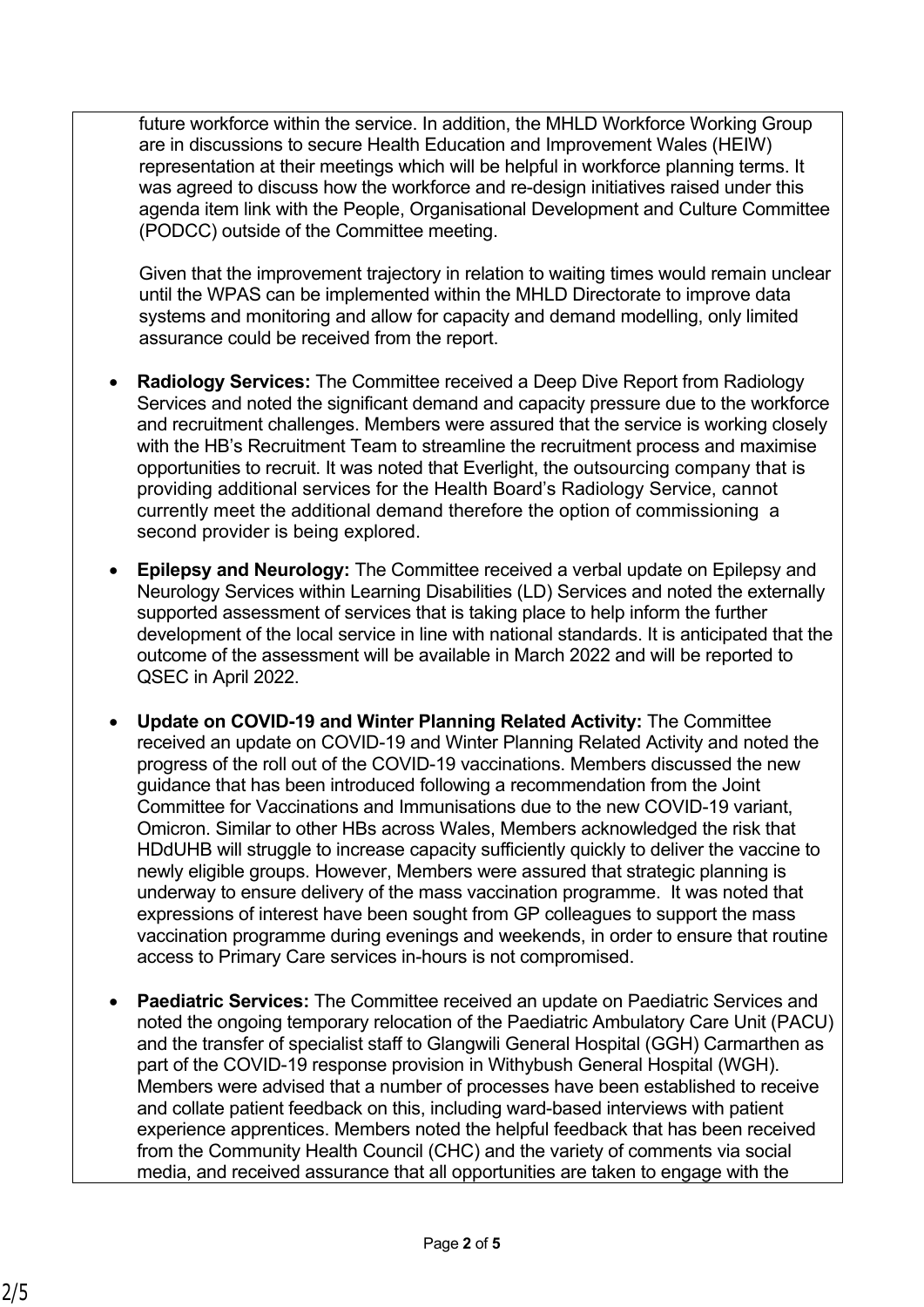families involved regarding their experience in order to learn from these and to improve and inform the patient pathway.

- **National Screening Programmes:** The Committee received a presentation on the National Screening Programmes for Wales, providing a road map for restoring screening services in Wales following the COVID-19. Whilst the recovery of a number of screening programmes including breast screening had been delayed due to the capacity issues and limitations on venues, it was noted that the teams are working hard to address the issues involved.
- **Update on The Progress of The Recommendations Contained Within the National Audit of Care at the End of Life (NACEL) Report:** The Committee received an update on the findings of the national audit that hospitals and trusts had been requested to contribute towards, noting that overall, HDdUHB scored lower than the national average. Members were apprised of the key areas for improvement including individualised end of life care planning and discussions with patients to raise the possibility of imminent death.
- **Stroke Services Nurse Staffing Requirements:** The Committee received an update on current guidelines for the nurse staffing levels within Stroke Services, noting that a robust scrutiny process has taken place, with the replacement of a Registered Nurse (RN) with an Assistant Practitioner on the roster as agreed by the appropriate Professional Designated Person. Members further noted that the deployment of RNs on wards is agreed by the senior RN and is dependent on the capacity and demand required for a particular shift. It was noted that the decision to replace one RN on the roster with an Assistant Practitioner has resulted in the Health Board being noncompliant with the National Stroke staffing standards, however for assurance, this has been agreed with colleagues in Stroke Services in light of current staffing deficits and will be reviewed by the Sentinel Stroke National Audit Programme (SSNAP) data.
- **Progress Report to Swansea Bay University Health Board (SBUHB) of the Review of Cardiac Services Improvement Plan- Getting it Right First Time (GIRFT):** The Committee received and noted the Progress Report to SBUHB of the GIRFT review of Cardiac Services Improvement Plan.
- **Quality Management System (QMS) Approach:** The Committee received an update on the development of the QMS Framework, HDdUHB's principal structure for providing quality services to the population. It was noted that the key priorities will be aligned with the HB's corporate objectives and the QMS Framework produced through an operational lens within services. Members were informed of the next steps in the progression of the QMS Framework, ensuring it aligns with the 'Achieving Quality and Safety Improvement Strategy' to provide regular reviews to reflect the development of the Health and Social Care (Quality and Engagement) (Wales) Act.
- **Quality and Safety Assurance Report:** The Committee received the Quality and Safety Assurance Report and noted the success of the actions taken to improve pressure damage at Dewi Ward as part of the HB wide target to reduce pressure damage on wards. Members received assurance that learning outcomes would be communicated to clinical teams. Members also noted the number of improvement actions taking place to reduce inpatient falls, particularly for those extremely frail and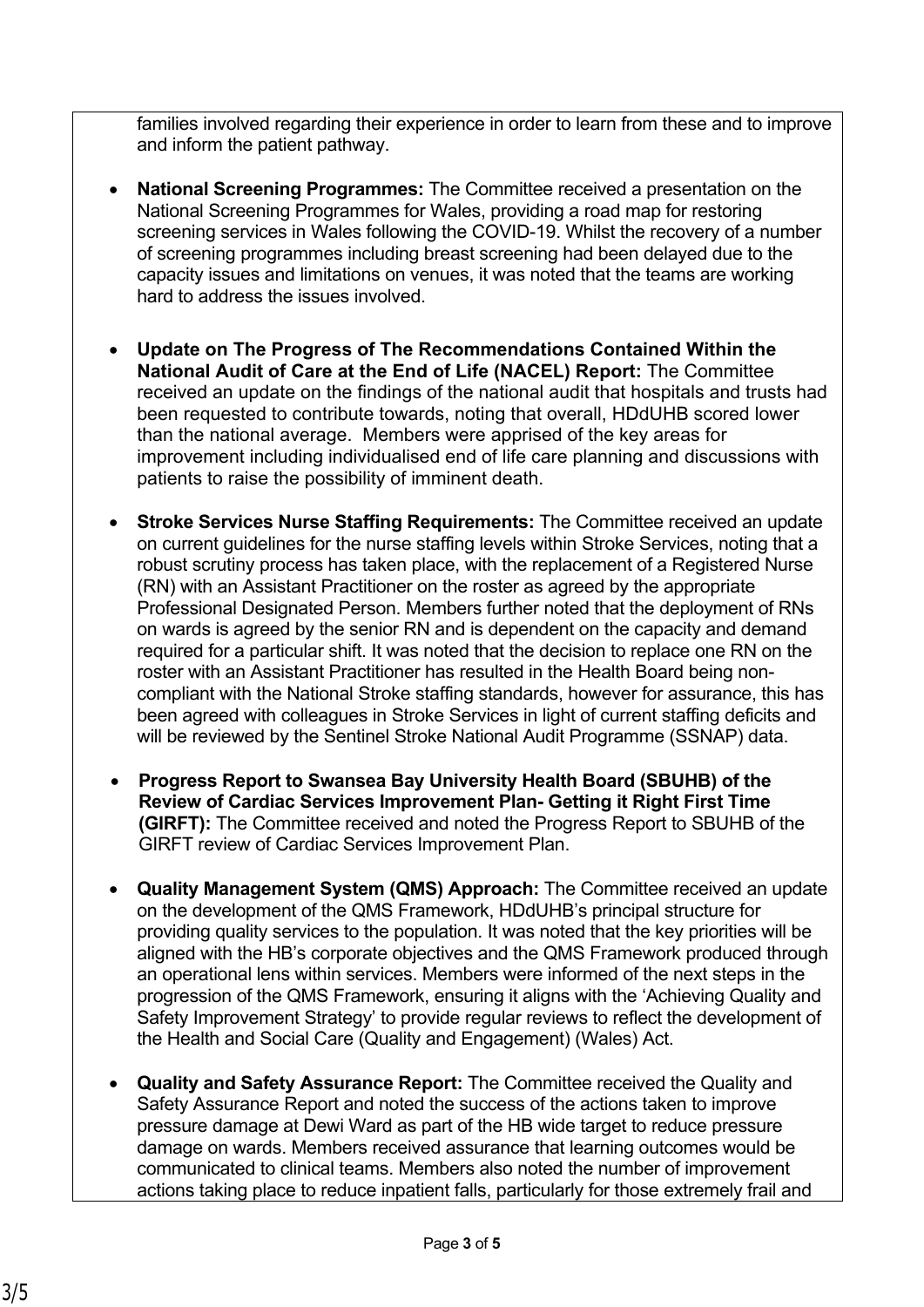elderly patients. Concerns were raised at the number of patients admitted with pressure damage from within community services. Members were assured that work is underway as part of the Enabling Quality Improvement in Practice (EQIiP) programme supporting those in the community.

- **Audit Wales Review of Quality Governance Arrangements:** The Committee received the Audit Wales Review of Quality Governance Arrangements within HDdUHB and assured that the outcome of the review has been shared with HB operational teams to ensure the recommendations are progressed. It was noted that discussions were due to take place on 9th December 2021, to develop an interim milestone as agreed by the Director of Operations, Director of Nursing, Quality and Patient Experience and the Medical Director at Audit & Risk Assurance Committee.
- **Commissioning for Quality Outcomes:** The Committee received the Commissioning for Quality Outcomes report and noted the increase in waiting times for services from other HBs within Wales and the ongoing work to mitigate the impact on the population. The metrics were shared with Members and areas with significant waiting times were highlighted, noting that where possible alternative pathways are being considered. Members received an update on the changes in terms of the quality monitoring of Long Term Agreements (LTA) through review meetings and the revised contract arrangements for LTA which will capture and address areas of concern in terms of quality. Following discussion on how to influence and leverage the expectations of quality services for HDdUHB residents, Members were advised of the proactive steps underway to source additional capacity from within neighbouring HBs in order to support access to appropriate services.
- **The Nursing Assurance Annual Audit 2021:** The Committee received the Nursing Assurance Annual Audit 2021, noting the salient findings and the key areas for improvement in practice. Members were assured that the report has been shared with the HB's Senior Nursing Team and that further audits and assessments are being consistently implemented.
- **Operational Quality, Safety and Experience Sub Committee (OQSESC) Update Report and Terms of Reference:** The Committee received the OQSESC Update Report and approved the revised Terms of Reference.
- **Strategic Safeguarding Working Group Update Report**: The Committee received the Strategic Safeguarding Working Group Update Report and queried whether the 22 incidences of non- compliance with child safeguarding procedures involving HB services is exceptional. Members were assured that changes within services are underway to address this such as incorporating safeguarding procedures as part of handover briefs within Emergency Departments. Members noted the challenges within the Safeguarding Service in terms of the volume of referrals and the complex nature of cases being received. Members acknowledged the significant rise in safeguarding activity since the COVID-19 pandemic and the need to ensure that operational staff receive adequate support and appropriate supervision.
- **Infection Prevention Strategic Steering Group (IPSSG) Update Report:** The Committee received the IPSSG Update Report and noted the eleven outbreaks of COVID-19 during the third wave of the pandemic. Members received assurance on the